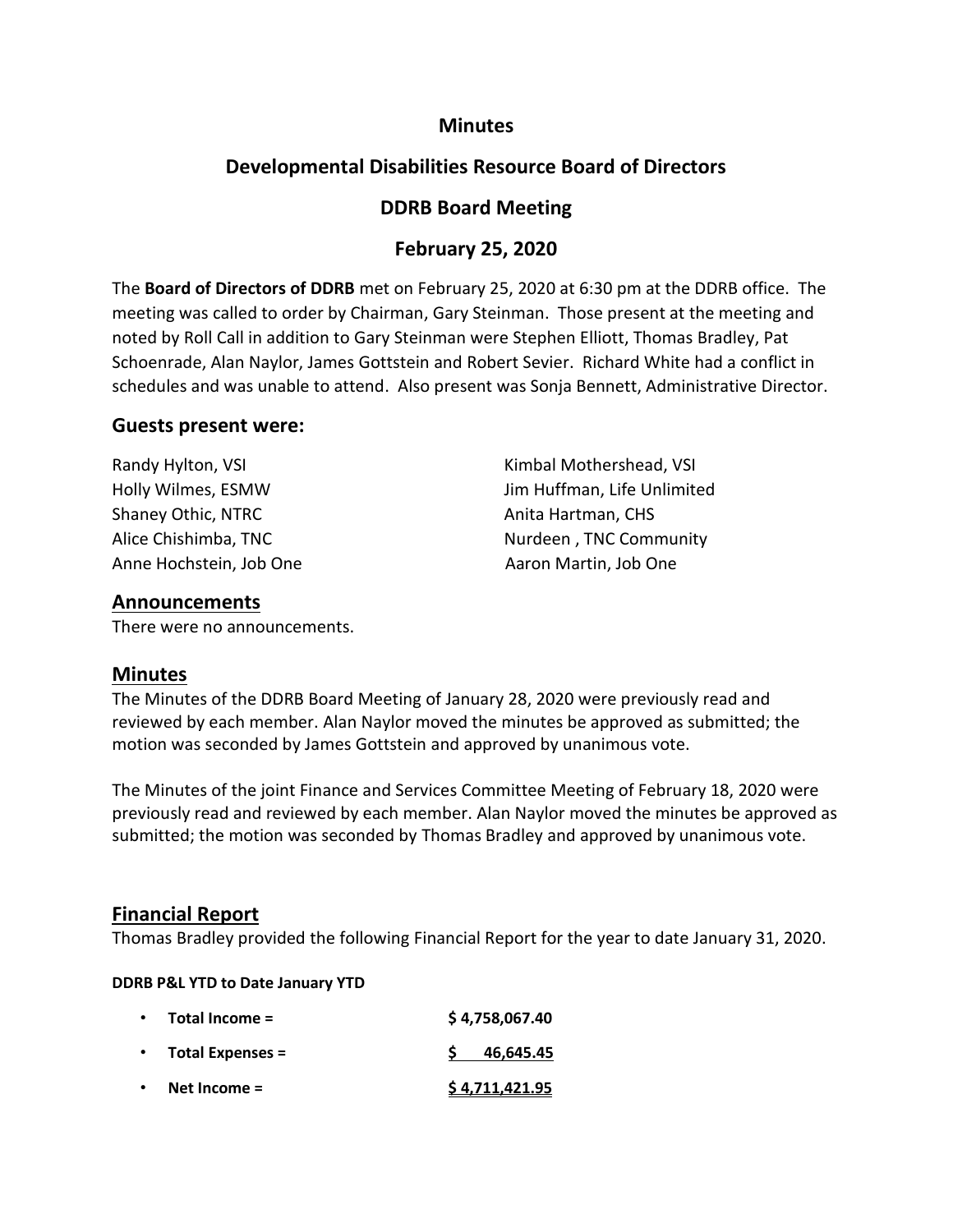**DDRB Balance Sheet January YTD**

| <b>Total Checking &amp; Savings =</b> | \$10,021,354.16        |
|---------------------------------------|------------------------|
| <b>Total Fixed Assets =</b>           | \$1,804,432.58         |
| <b>Total Assets =</b>                 | \$11,825,786.74        |
| <b>Total Liabilities=</b>             | S.<br>4,171,06         |
| <b>Total Fund Balance =</b>           | \$7,110,193.73         |
| Net Income $=$                        | \$4,711,421.95         |
| <b>Total Equity =</b>                 | \$11,821,615.68        |
| <b>Total Liabilities and Equity =</b> | <u>\$11,825,786.74</u> |

### **TCM P & L Year to Date January YTD**

|           | $\cdot$ Total Income = | \$289,466.80 |
|-----------|------------------------|--------------|
|           | • Total Expenses =     | 4,360.94     |
| $\bullet$ | Net Income $=$         | 285,105.86   |

#### **TCM Balance Sheet January YTD**

| Total Checking & Savings =            | \$3,350,128.09 |
|---------------------------------------|----------------|
| <b>Total Assets =</b>                 | \$3,350,128.09 |
| Net Income $=$                        | \$3,350,128.09 |
| <b>Total Liabilities and Equity =</b> | \$3,350,128.09 |

### **RECAP of Investments – January 31, 2020**

#### **DDRB**

| Long Term Reserves Investment:                | \$4,401,000.00  |
|-----------------------------------------------|-----------------|
| <b>Short Term Working Capital Investment:</b> | \$3.932.000.00  |
| <b>DDRB Interest Earned YTD:</b>              | 11,803.30<br>S. |
| TCM                                           |                 |
| Long-Term TCM Reserves Investment:            | \$2,971,000.00  |
| <b>TCM Interest YTD:</b>                      | 12,388.00       |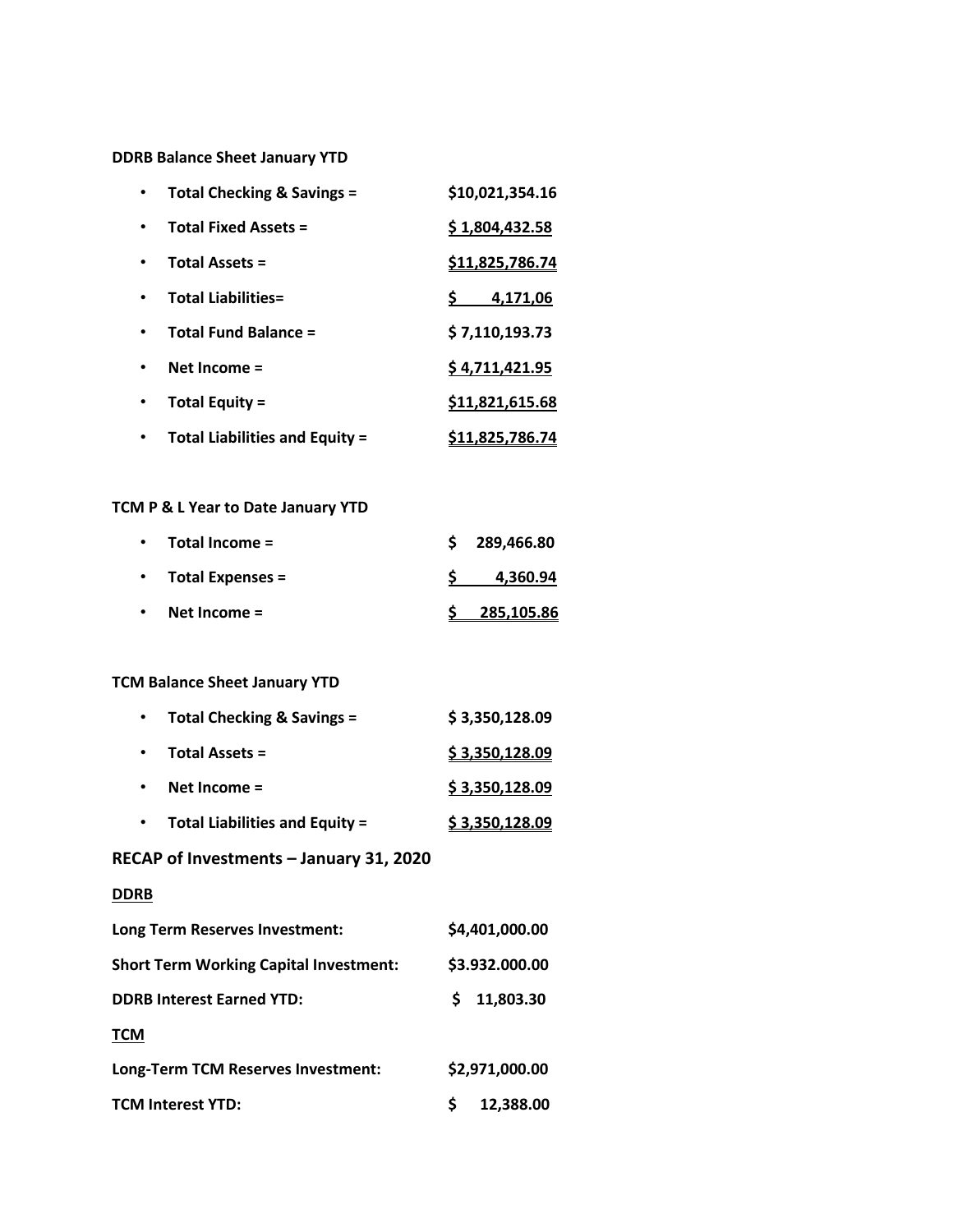Tom included information in his reporting explaining the meaning and importance of the Balance Sheet and Profit and Loss as follows.

The **Profit and Loss** records the accounting activity over a specific period of time. For instance, this month illustrated what happened in the month of January. He explained the formula for determining Net Income is: Total Income – Total Expenses = Net Income. He explained that the Net Income is eventually updated to the Balance Sheet.

Tom explained that the **Balance Sheet 1**) reflects transactions from the start of the entity to current activity and **2)** it is considered an important financial statement because it reflects what has occurred over the life of the entity. He explained that Assets must equal Liabilities plus Equity creating a balance between assets and liabilities on the balance sheet (Assets = Liabilities + Equity).

He explained that Balance Sheet is a historical record while the Profit and Loss is a snapshot for a specific period of time. He also stated that the DDRB shows a strong balance sheet indicating the good financial health of the organization.

Steve Elliott moved that Treasurer's Report be approved as presented with a second from Gary Steinman. The board approved by unanimous vote.

### **Administrative Directors Report**

Sonja Bennett reminded the board members to complete the Personal Financial Disclosures for the Missouri Ethics Commission which can be completed on line. They are due by May 1. She said that she would assist anyone needing help in completing the on line disclosure.

She advised that she had been contacted by the Missouri State Auditor's office in conjunction with the Clay County Petition Audit. The auditor requested copies of the open board meeting minutes from 2018 and 2019 as well as the budgets submitted to the county for the same time frame. After review, the auditor made an oral recommendation that the minutes be signed by the preparer and a board member. She also advised the he was making a written recommendation that our budgets were not in compliance with state statute 67.010 in that they should include a summary of the prior year, a budget message and a summary cash flow. He did not recommend we do this for budgets already submitted but that we do so on a go forward basis. The board recommended we comply with these requirements in the future.

Sonja said that the Audit of the 2019 files had begun with the auditor having spent a day in the office physically reviewing files. He was also provided all the printed documents he requested. The goal is to have the audit complete and ready for the Finance Committee to review mid-March and presentation to the board for approval March 31.

She advised that requests for the backyard landscaping project have been sent out with a request for submittal by March 15 and an implantation date of May 1. This will give the Board Owned Property Committee (BOP) time to review and make a recommendation to the full board March 31.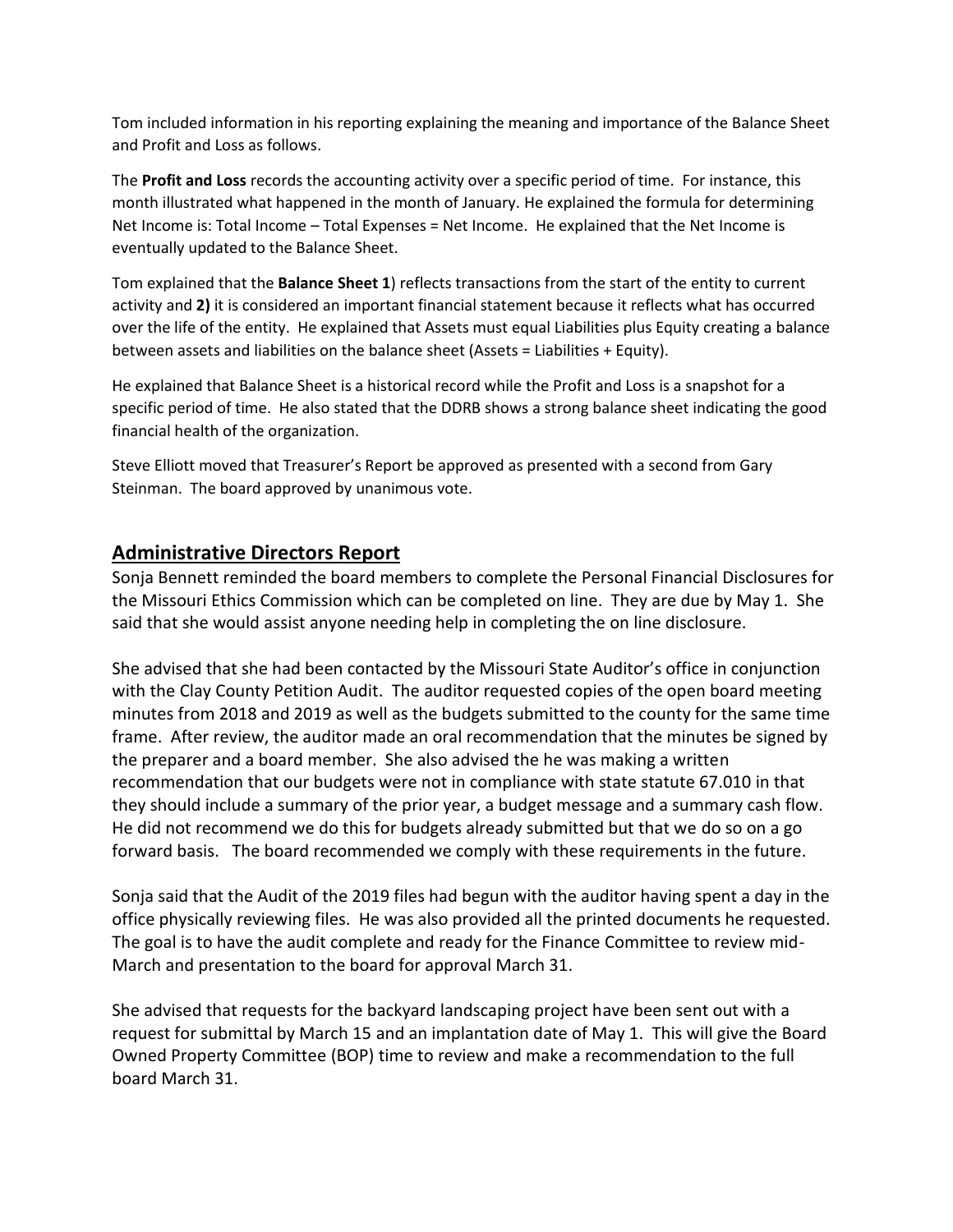She said that she had received two bids for the parking lot paving project and was waiting on a third. Again, the goal is to have the proposal to present to the BOP Committee for approval and a recommendation to the full board March 31. Upon approval, the repairs would be completed in the spring as weather permits.

## **Nominating Committee**

Tom Bradley presented, on behalf of the Nominating Committee which included, Tom, Stephen Elliott and Robert Sevier. The committee nominated Gary Steinman, Chairman; Thomas Bradley, Vice Chairman; Richard White, Secretary and Stephen Elliott, Treasurer. Tom moved that the board approve the slate of officers as presented with a second from Pat Schoenrade and with no further discussion, the board voted in unanimous favor.

## **Executive Committee**

As chairman, Gary Steinman assigned members to serve on the various board committees for 2020. The Executive Committee consists of the board of directors with the chairman of the board serving as the chairman of the Executive Committee.

The Finance Committee is chaired by the Treasurer. In addition to Steve Elliott, he assigned himself, Tom Bradley, Rick White and James Gottstein to serve on the Finance Committee.

He assigned Patricia Schoenrade, Robert Sevier, Alan Naylor and Tom Bradley to serve on the Services Committee. Pat has served as chair of that committee for past two years and will serve as chairman unless the committee elects otherwise.

Gary assigned Alan Naylor, Rick White, James Gottstein and Robert Sevier to the Board Owned Property Committee. Alan has served as chairman of that committee for several years and will continue as chairman unless the committee members elect otherwise.

Gary assigned Tom Bradley, himself, Pat Schoenrade and Robert Sevier to the Long-Range Planning Committee. He requested that Tom Bradley, as Vice Chairman, serve as chairman of that committee and work with the other committees to define/redefine the long-term goals and the bench marks as necessary to meet those goals. The committee should provide a report to the Board prior to the budgeting and funding process in 2020 (October).

# **Finance Committee**

Tom advised that we had received additional funding request from the following agencies:

- 1) TNC Community for a wheelchair scale in the amount of \$3387.55.
- 2) Northland Therapeutic Riding Center for driveway and road work in the amount of \$2500.
- 3) Job One Careers, a new agency for DDRB, in the amount of \$26,000 for Supported Employment Services.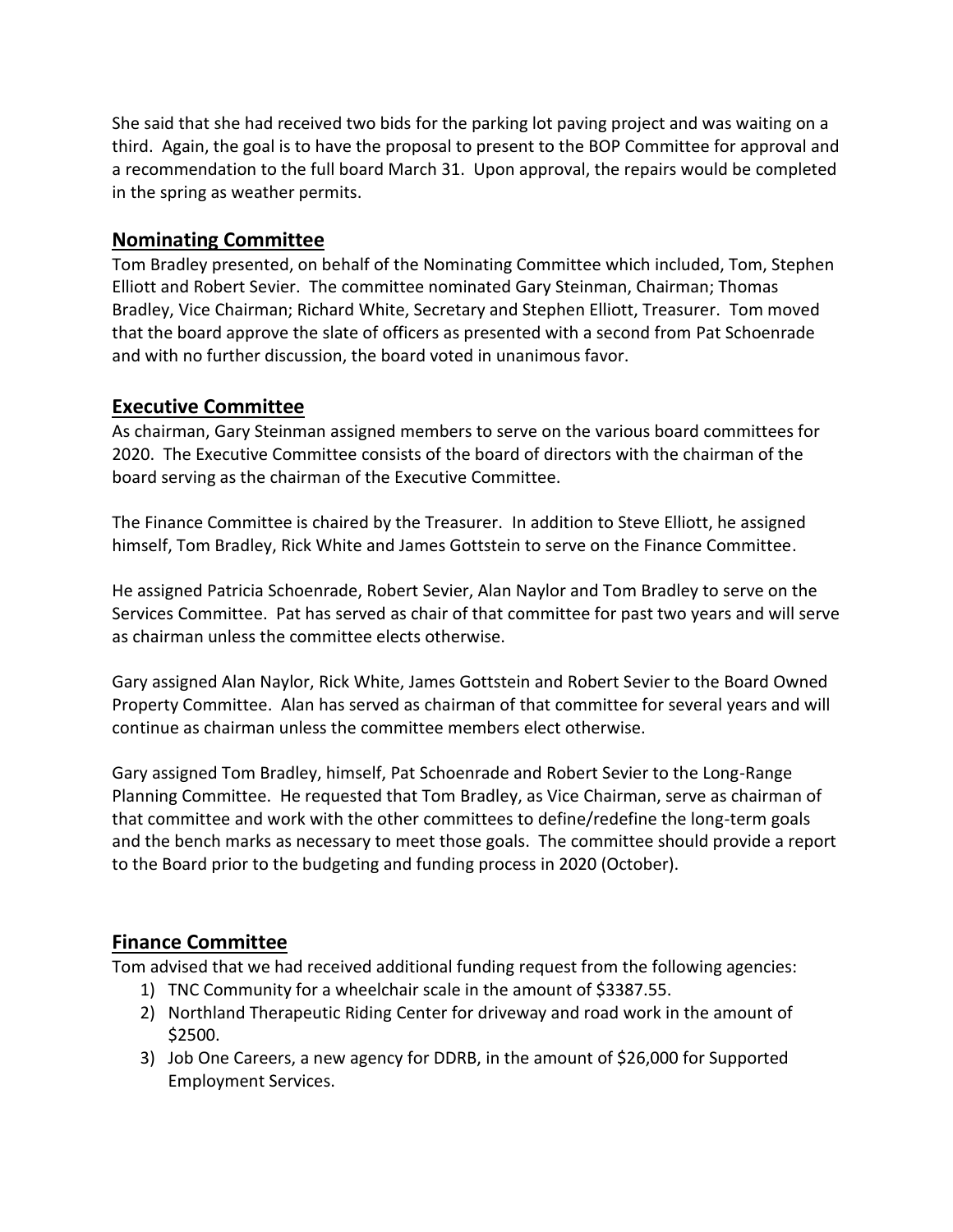Alice Chishimba with TNC said that there are five (5) medically fragile consumers in the Claymont home all of which their medical condition and medication depend on being weighed at least weekly. They are all wheelchair confined. The scale on the premise has been repaired multiple times and has become unrepairable.

Shaney Othic with NTRC reported that the grading and rock they are requesting is another step in helping to address the water issue which causes flooding in the arena.

After some discussion and concern that these items had not been fully vetted by all the members of the Finance Committee, these were referred back to that committee for further review. Gary also requested that the Finance Committee review the establishment of 2020 Capital Grant Program.

Anne Hochstein, VP Careers with Job One, made a presentation about their program. In May of 2019 Job One Careers was asked to assist Life Unlimited to stabilize their Employment Program after the loss of its staff. Anne explained that during that time relationships developed naturally with the staff at the North Kansas City VR office and Job One Careers was asked to start taking referrals from them when the contract with Life Unlimited ended in October of 2019. Job One Careers began accepting referrals from the North Kansas City office in November of 2019 and have had several referrals since that time.

The program goals are to establish a physical location to provide Supported Employment Services to adults with Intellectual and Developmental Disabilities in Clay county. Once an office is established, they will start providing Supported Employment Services during calendar year 2020 with referrals from Missouri Vocational Rehabilitation and Missouri Department of Mental Health. The goal is to serve a minimum of 25 Clay county residents with Intellectual Disabilities (ID) or Developmental Disabilities (DD) during the calendar year 2020. They would provide those services in a timely manner with a goal of 7 business days between authorization date and first client contact.

Pat Schoenrade advised that the Services Committee recommended the program to the Finance Committee and to the board. Tom advised that at the Services and Finance Committee joint meeting, the Finance Committee did not have a quorum present. The Gary Steinman recommended the matter be referred back to the Finance Committee for further review and recommendation.

### **Services Committee**

There was no report.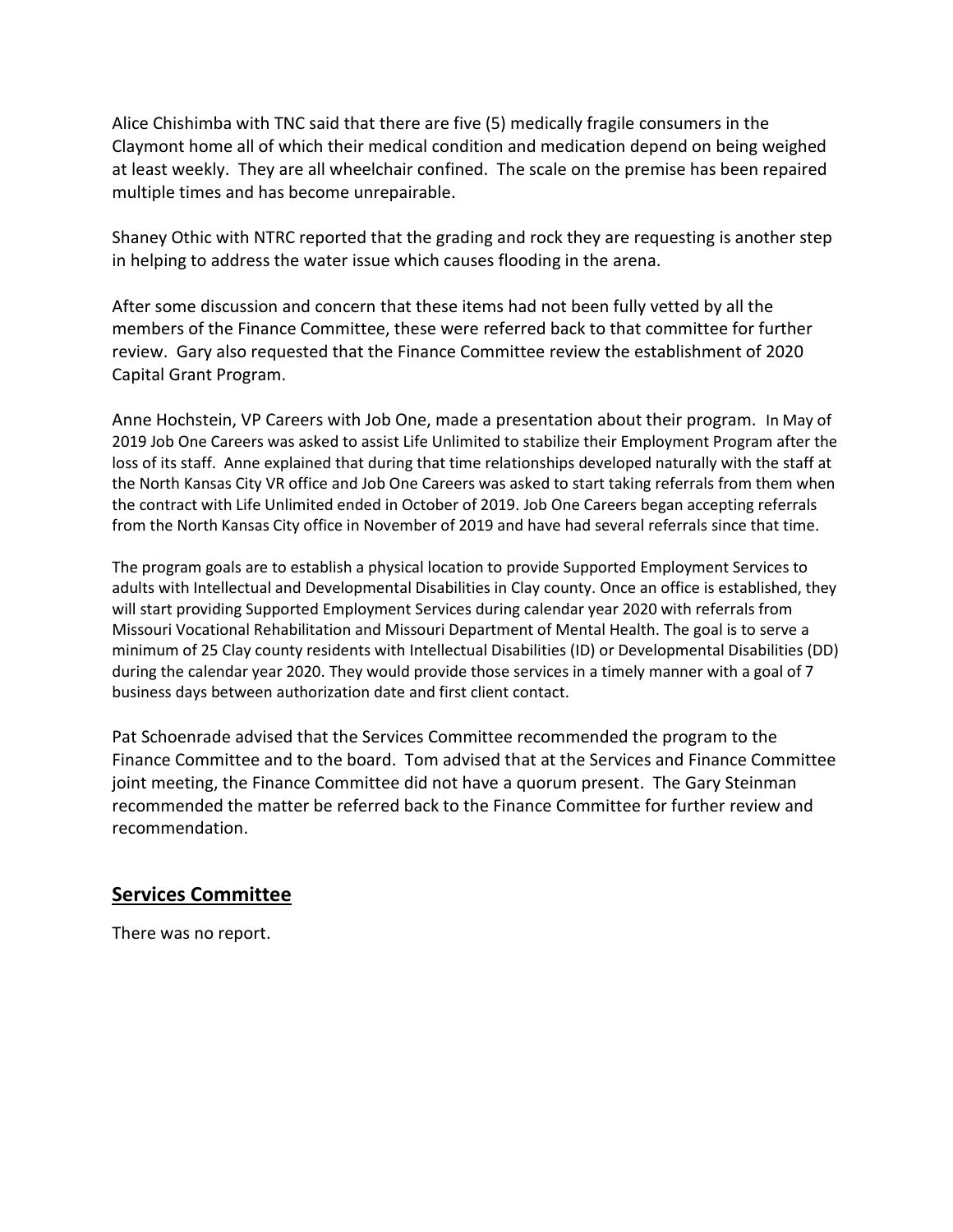## **Board Owned Property Committee**

Alan Naylor provided the report for the Board Owned Property Committee.

#### **Home Inspections**

Alan announced that the first board property inspection was scheduled for March 9. The inspections will include five (5) locations owned or managed by Life Unlimited as well as the three (3) homes owned by DDRB. The LU homes to be included are:

| (New) Flora House          | 6027 N. Cypress Ave          |  |
|----------------------------|------------------------------|--|
| <b>Great Guys</b>          | 8145 N Farley Ave            |  |
| Baseball                   | 8102 N Thomas Meyer Dr Apt E |  |
| Avengers                   | 8106 N Thomas Meyer Dr Apt M |  |
| <b>Outstanding Bowlers</b> | 8125 N Thomas Meyer Dr Apt M |  |

#### **Ridgeway House**

The bathroom remodel is in process with materials ordered and work underway. Jason Kuhlman discovered that the bathroom had probably been remodeled once or twice previously. He found things in the wall and ceiling that were different than originally thought. He anticipates additional costs of \$2000 will be needed to take care of those things. Gary Steinman motioned the board to approve an additional \$2,000 to the already approved \$19,976 for the Ridgeway House bathroom. Alan Naylor provided a second to the motion which passed unanimously by roll call vote by those present.

Alan reported that as Jason Kuhlman was working in the attic at the Ridgeway House, he discovered that the furnace vent pipe was rusted and broken. This needs to be repaired immediately. Gary Steinman motioned the board allocate \$1500 to this repair and authorize Jason Kuhlman to make the repair. Bob Sevier seconded the motion which was passed by roll call vote unanimously by members present.

#### **Hampton House**

Alan advised he is waiting on a third bid for the retaining wall and the committee should be able to review and present to the board next month.

#### **Liberty House**

Alan wanted to make the board aware that Ryan Hicks, Maintenance Supervisor for Life Unlimited, contacted him regarding an issue with bed bugs and Liberty House. Ryan said they had contracted Blue Beetle to treat the infestation which they had done utilizing the heat treatment method. In so doing, the heat had damaged some of the FRP wall covering in two rooms which will need to be repaired/replaced. Jason Kuhlman had originally put the FRP covering in the home. Jason Kuhlman will make the repairs and Blue Beetle will pay him directly.

#### **Kent Street**